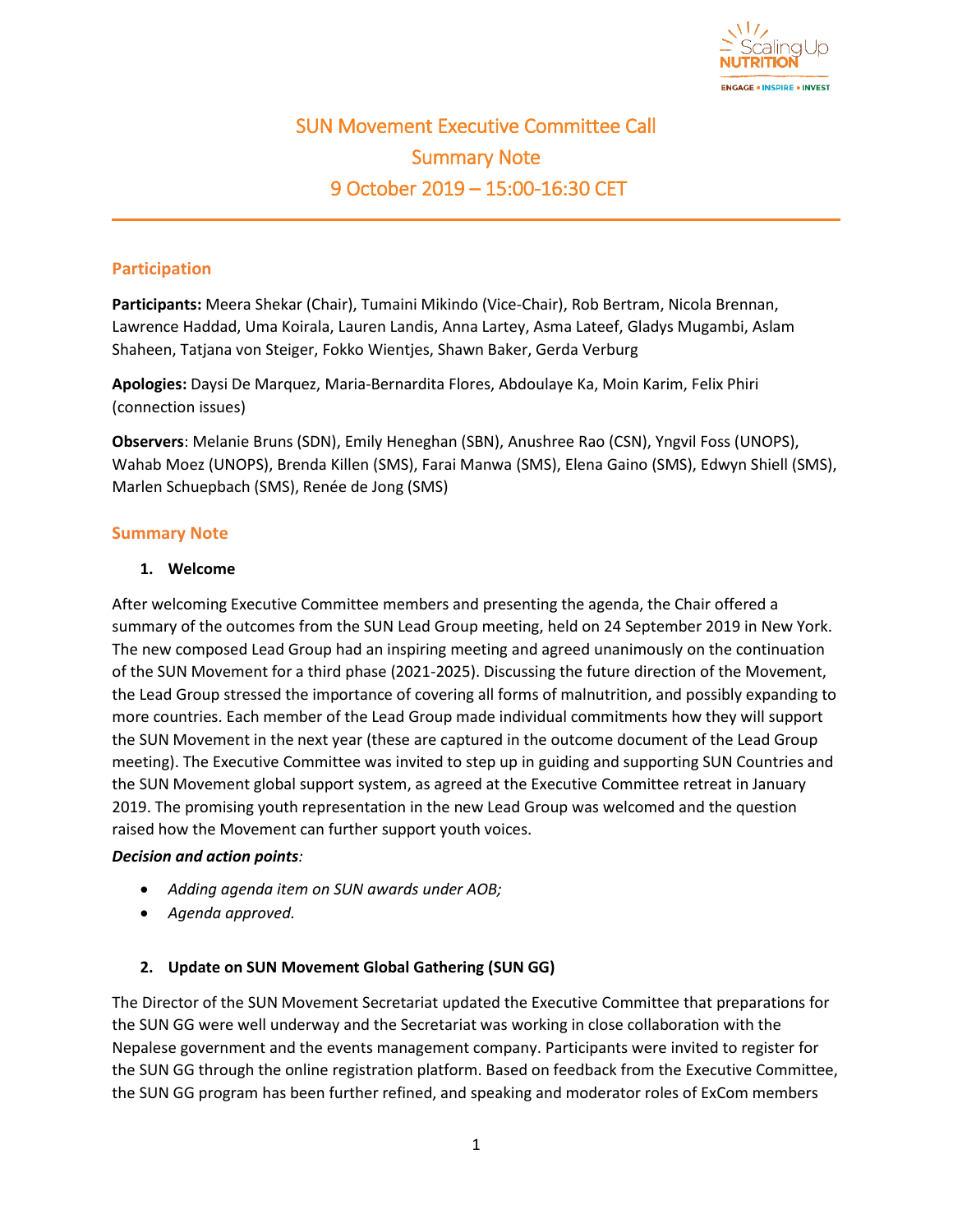firmed up. Executive Committee meetings have been arranged with the SUN Country Focal Points, Lead Group members, representatives from the four networks and the strategic review team. The Chair stressed the importance for the Strategic Review Team to meet at the SUN GG with SUN Country delegations, Network representatives and ExCom members.

## *Decision and action points:*

- *Secretariat to propose agendas with clear objectives for all Executive Committee meetings at SUN GG;*
- *Executive Committee offered to provide input in the agenda for the joint meetings with SUN Focal Points and with Lead Group members;*
- *Secretariat to circulate the agenda of the Strategic Review team at SUN GG.*

# **3. Discussion on end process of Strategic Review and on future of the SUN Movement**

The Strategic Review report will offer several options on the future of the SUN Movement, each outlining pros and cons. The SUN Movement Coordinator flagged the need to discuss the end process of the Strategic Review to be clear on how to get from the options presented in the Strategic Review to the final decision on the direction of the SUN Movement for the period 2021-2025. A roadmap needs to be developed, covering the following milestones: release Strategic Review draft report in January 2020, final report in March 2020, Lead Group decision in September 2020, transition to and start of phase 3. It is particularly important to consider how SUN Countries can be involved in reviewing the draft Strategic Review report and the proposed options on the future of the Movement. The Executive Committee could consider the final report at a retreat in April/May 2020, discussing the future direction of the Movement, including hosting and funding of global support system and Pooled Fund as well as governance issues, and making a recommendation to the Lead Group for approval in September 2020.

Following the discussion the Lead Group had in September on the future of the SUN Movement, members of the Executive Committee exchanged views on potential future directions and discussed major trade-offs that need to be considered, such as: i) diversification and expansion to all forms of malnutrition vs. keeping the focus on stunting and the first 1000 days and the people furthest behind; ii) applying – in the spirit of the 2030 Agenda – a universal perspective with expansion of the Movement to advanced economies vs. focus on high burden countries and those left furthest behind. Important questions were raised: What is the role of the SUN Movement in food systems? What are the risks of expanding the focus of the SUN Movement? Does SUN have credibility to expand? Did we deliver on the original agenda? What can we handle? Should we, at this stage, concentrate on integration at country level and stimulate front runners? Is it still a Movement? Is a paradigm shift needed? Are the networks fit for purpose? The point was made that countries absolutely need to be at the center of the Movement in the coming phase.

The Chair concluded this first round of strategic discussions by reminding that the Chair of the Lead Group, Ms. Fore, is expecting big and bold options.

## *Decisions and action points:*

• *Discussion and agreement on Strategic Review end process, including roadmap with milestones, at ExCom meetings at SUN GG.*